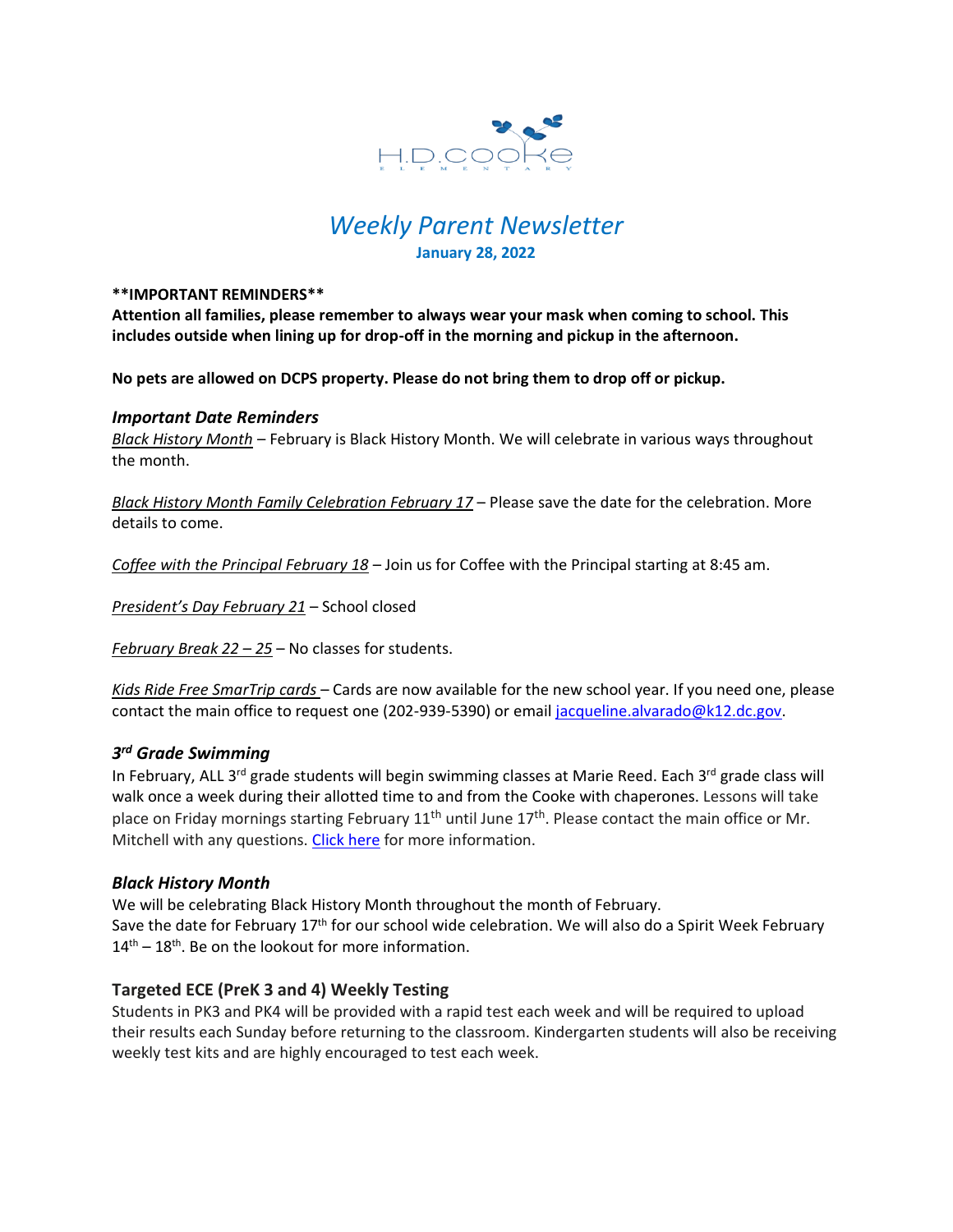Also, as part of our weekly testing program, we are implementing a **test-to-stay pilot program for Pre-K students.** Test to Stay for Pre-K classrooms will go into effect should a student test positive through the required weekly testing each Sunday. This means that all students in the classroom who tested negative can attend school

For more information and to upload your results here by 3 pm 24 hours prior to returning to school: <https://dcpsreopenstrong.com/testing/>

## *COVID-19 Student Vaccination Status*

Please complete **[this form](https://forms.office.com/r/LReDit2A2c)** if your student has received the COVID-19 vaccination. Completing this form is completely OPTIONAL. This information will only be used to help us determine close contact quarantine for your student.

Vaccinated students who are in close contact to someone who tests positive for COVID-19 do NOT need to quarantine if they are not showing symptoms but are recommended to take a test between 3 and 5 days after they are exposed. Please contact the main office (202-939-5390) if you have any questions.

Form can also be found here:<https://forms.office.com/r/LReDit2A2c>

## *Chronic Absenteeism Reduction Effort or CARE*

At DC Public Schools (DCPS), we value the health and wellbeing of our students. We know that students who are healthy are better able to come to school and learn. We are pleased to share that DCPS is partnering with local doctors, nurses, and the DC Department of Health on a project to support our students' health and attendance in school.

Through the project -- which is called the Chronic Absenteeism Reduction Effort or CARE – parents or guardians can give permission to DCPS to securely share attendance information with their child's doctor(s), nurse(s), and medical office staff. This information will help these healthcare professionals to provide special outreach and medical attention to children that might be missing school and their families

[Click HERE](https://dcps.dc.gov/sites/default/files/dc/sites/dcps/page_content/attachments/CARE_Enrollment_packet_-_ENGLISH.pdf) for more information.

#### *WiFi Available*

Are you in need of WiFi at home for any reason? We have a limited amount of WiFi hotspots. If you would like to request one, please contact Ms. Jackie Alvarado in the main office (202-939-5390) or email: [jacqueline.alvarado@k12.dc.gov.](mailto:jacqueline.alvarado@k12.dc.gov)

#### *Asymptomatic Testing*

We tested students on Thursday, January 27<sup>th</sup>. We tested 80 students and all samples came back negative.

Watch this video to learn more about how student testing happens at school with ST3 [\(English](https://urldefense.proofpoint.com/v2/url?u=https-3A__rise.articulate.com_share_-2Dq6MdIeo2V42boWuOGTu8i4-2DcT9E-5Fpjy-23_lessons_QicMYr-5FNcrCg54C5EtRyuC-2DwHJjQQVR2&d=DwMFAg&c=euGZstcaTDllvimEN8b7jXrwqOf-v5A_CdpgnVfiiMM&r=r7MsakikdNxOh-N_Ssj9mdJUMRjWvhYw18Eqx42UE40&m=-vbhK74dxdF3UGFM3KXX_Mk-PGWZWrPZHiFLh_rcYM0&s=470EC6i3UbApDRfaxDIuMzBPFqhzK2pNSc-krTjYzOw&e=) and [Spanish\)](https://urldefense.proofpoint.com/v2/url?u=https-3A__youtu.be_PRaXjkFlGGQ&d=DwMFAg&c=euGZstcaTDllvimEN8b7jXrwqOf-v5A_CdpgnVfiiMM&r=r7MsakikdNxOh-N_Ssj9mdJUMRjWvhYw18Eqx42UE40&m=-vbhK74dxdF3UGFM3KXX_Mk-PGWZWrPZHiFLh_rcYM0&s=yCXksETv2O2ZulcBl9cazNcOvmB9Inp-drZAlbuFkaw&e=).

Please click [here](https://shieldt3k12portal.pointnclick.com/login_login.aspx) to access the Testing Patient Portal where you can see test results for your student (if/when they are tested).